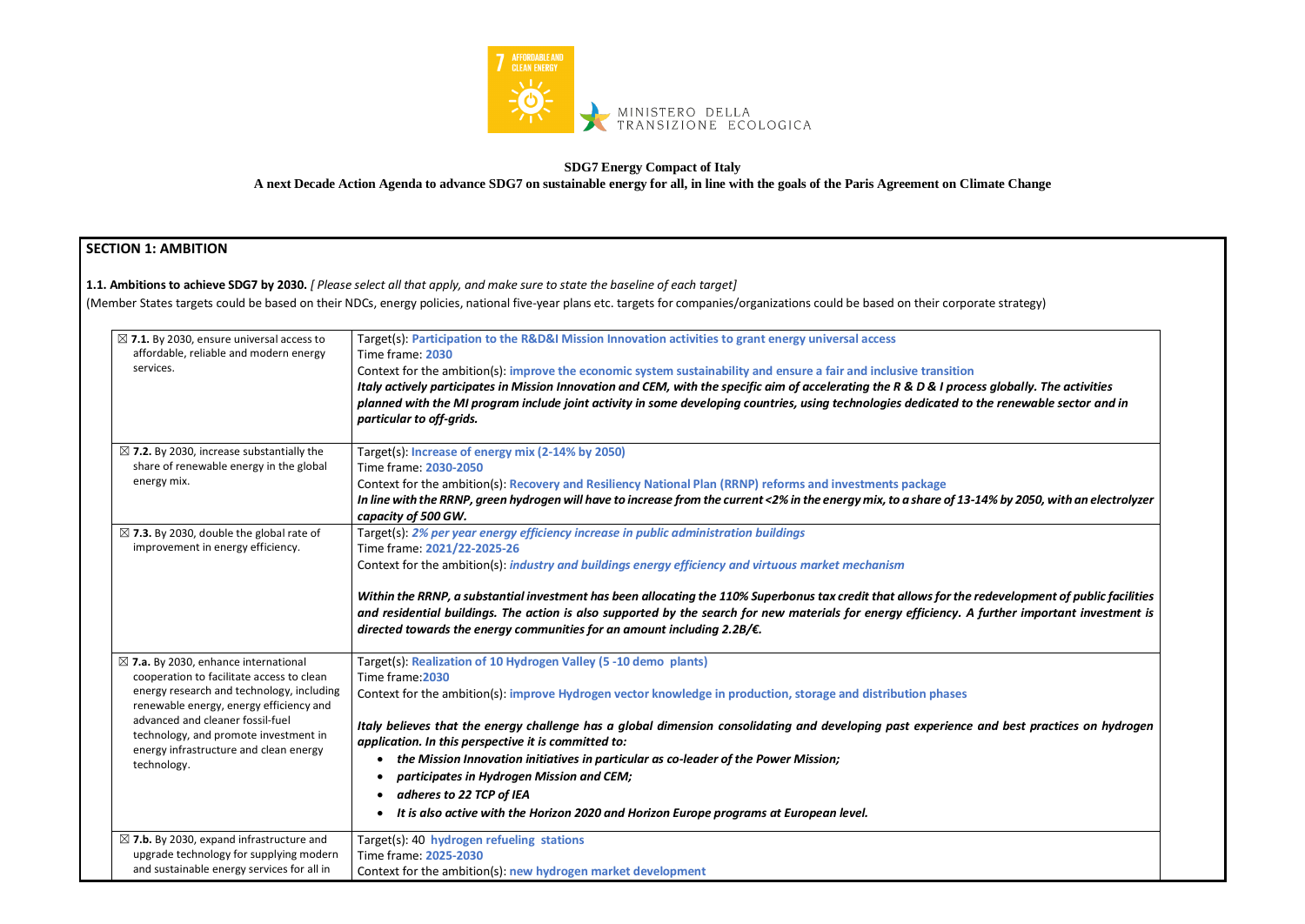developing countries, in particular least developed countries, small island developing States, and land-locked developing countries, in accordance with their respective programs of support.

*The RRNP includes the setting up of refuelling system for hydrogen mobility at a national level.*

#### **SECTION 2: ACTIONS TO ACHIEVE THE AMBITION**

| Target(s): Large-scale and long-duration electricity storage/                                                                                                                                                                                                                                                                                                                                                                                                                                                                                                                                                                                                                                                                            |                                 |  |
|------------------------------------------------------------------------------------------------------------------------------------------------------------------------------------------------------------------------------------------------------------------------------------------------------------------------------------------------------------------------------------------------------------------------------------------------------------------------------------------------------------------------------------------------------------------------------------------------------------------------------------------------------------------------------------------------------------------------------------------|---------------------------------|--|
| Time frame: 2025<br>Context for the ambition(s): RES potential increase as key factor of a new economy development<br>Italy established the coal phase out within 2025. In this perspective, the consolidation plan of renewable RES is gaining ground thanks to the investments in RRNP agrivoltaic systems to produce sustainable<br>energy, smart grids up to €4.4 billion, energy community, and other relevant measures.                                                                                                                                                                                                                                                                                                            |                                 |  |
|                                                                                                                                                                                                                                                                                                                                                                                                                                                                                                                                                                                                                                                                                                                                          |                                 |  |
| <b>SECTION 2: ACTIONS TO ACHIEVE THE AMBITION</b>                                                                                                                                                                                                                                                                                                                                                                                                                                                                                                                                                                                                                                                                                        |                                 |  |
| 2.1. Please add at least one key action for each of the elaborated ambition(s) from section 1. [Please add rows as needed].                                                                                                                                                                                                                                                                                                                                                                                                                                                                                                                                                                                                              |                                 |  |
| Description of action (please specify for which ambition from Section 1)<br>7.1 Developing demos and prototypes to be built and able to manage up to 100% green or renewable-based energy networks.                                                                                                                                                                                                                                                                                                                                                                                                                                                                                                                                      | Start and end date<br>2021-2026 |  |
| Description of action (please specify for which ambition from Section 1)<br>7.2                                                                                                                                                                                                                                                                                                                                                                                                                                                                                                                                                                                                                                                          | Start and end date              |  |
| <b>New Hydrogen Valley creation;</b>                                                                                                                                                                                                                                                                                                                                                                                                                                                                                                                                                                                                                                                                                                     |                                 |  |
| Green Hydrogen introduction to benefit Italian Hard-to-Abate Sectors;                                                                                                                                                                                                                                                                                                                                                                                                                                                                                                                                                                                                                                                                    |                                 |  |
| Development of hydrogen-powered train as sustainable mobility alternative;                                                                                                                                                                                                                                                                                                                                                                                                                                                                                                                                                                                                                                                               | 2021-2026                       |  |
| <b>Research &amp; Development of hydrogen technologies;</b><br>Development of an industrial supply chain of electrolysers - To achieve 1 GW / year of electrolysers.                                                                                                                                                                                                                                                                                                                                                                                                                                                                                                                                                                     |                                 |  |
| Description of action (please specify for which ambition from Section 1)                                                                                                                                                                                                                                                                                                                                                                                                                                                                                                                                                                                                                                                                 | Start and end date              |  |
| 7.3 The 110% Superbonus tax credit is an instrument activated to relaunch the construction sector and respond to the important climatic and<br>environmental challenges envisaged for the civil sector by the Integrated National Energy and Climate Plan. It is an incentive measure, that is introduced<br>by the Italian decree-law "Relaunch" in May 2020 and distinguished into two different types: energy efficiency Superbonus and Super Sismabonus. The<br>first one in particular aims to residential and public buildings energy efficiency and safety. The Superbonus mechanism provides that the "leading                                                                                                                   | 2021-2026                       |  |
| interventions" can also be carried out to the citizen at no cost (i.e. thermal insulation of the building envelope; replacement of heating systems with<br>centralized systems) possibly followed by the so-called "towed" interventions. In order to enjoy the Super Sismabonus it is sufficient to perform an anti-<br>seismic adaptation intervention. In this case, it is possible to benefit from the 110% deduction for the installation of photovoltaic systems and storage<br>systems. Alternatively, the taxpayer can always directly bear the cost of the works and then decide whether to use the deduction in compensation to pay<br>less taxes or transfer the tax credit to third parties (including credit institutions). |                                 |  |
| Description of action (please specify for which ambition from Section 1)<br>7.a Developing demos and prototypes to be built and able to manage up to 100% green or renewable-based energy networks. The same project will be<br>applied for hydrogen projects.                                                                                                                                                                                                                                                                                                                                                                                                                                                                           | Start and end date<br>2021-2026 |  |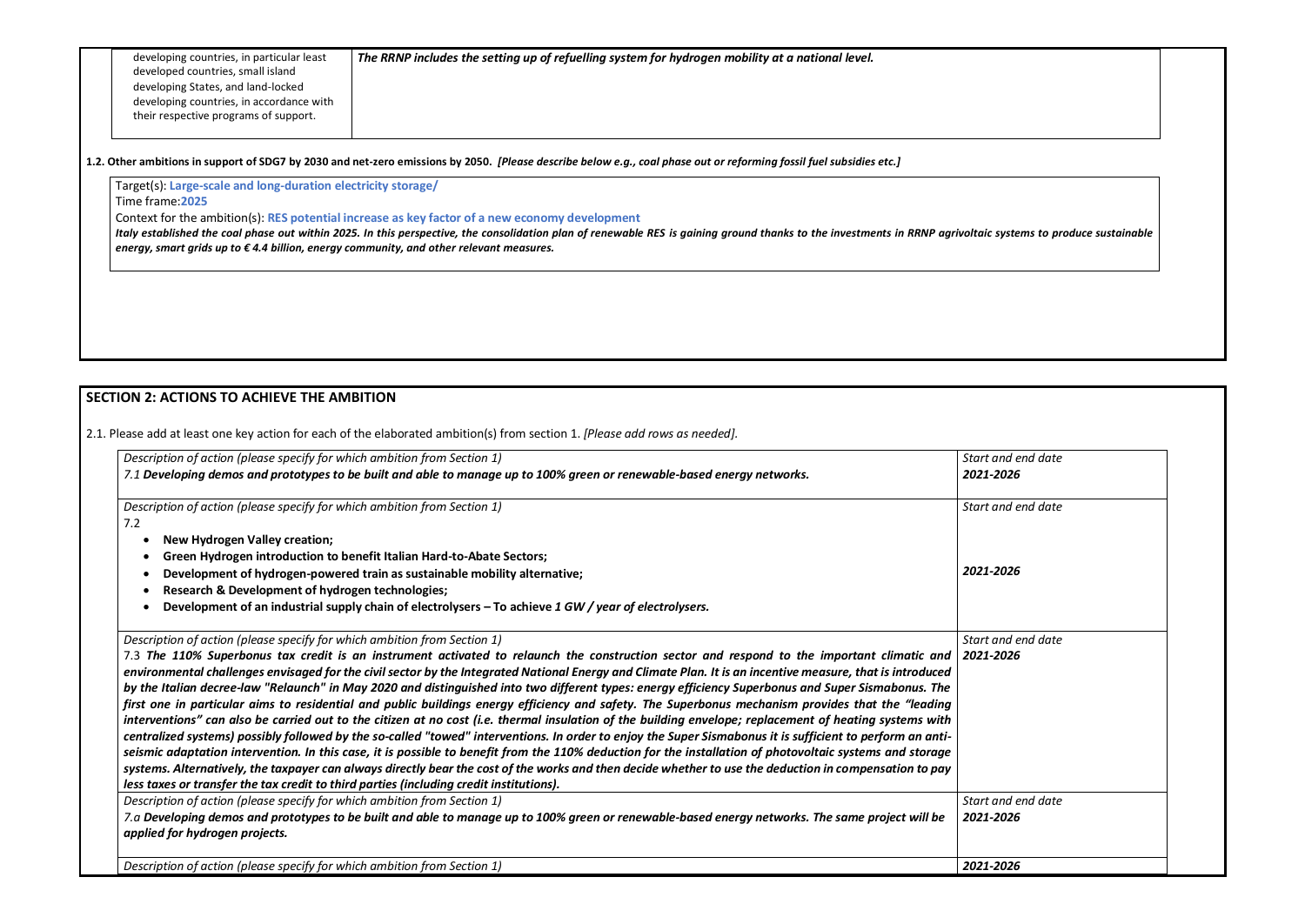*7.b Creation of a first national network of 40 hydrogen refuelling stations.*

## **SECTION 3: OUTCOMES**

3.1*.* Please add at least one measurable and time-based outcome for **each** of the actions from section 2. *[Please add rows as needed].*

| Outcome                                                                                                                                | Date      |
|----------------------------------------------------------------------------------------------------------------------------------------|-----------|
| Target 7.1 the realization of demo in different climate and weather conditions according to natural resources of the local environment |           |
| (e.g. Small Islands).                                                                                                                  |           |
| Target 7.2 introduction of green hydrogen into the industrial process to decarbonize these important hard to abate industrial sector   | 2021-2030 |
| (steel, refinery, glass plants).                                                                                                       |           |
| Target 7.3 energy efficiency of public administration buildings about 1-2% on the total number per year.                               |           |
| Target 7.a Development and validation of demos prototype to able to manage 100% of renewable energy in different weather and           |           |
| climate conditions.                                                                                                                    |           |
| Target 7.b improve the knowledge of the hydrogen at production, storage and distribution and create the condition to develop a market  |           |
| for hydrogen.                                                                                                                          |           |
|                                                                                                                                        |           |

# **SECTION 4: REQUIRED RESOURCES AND SUPPORT**

4.1. Please specify required finance and investments for **each** of the actions in section 2.

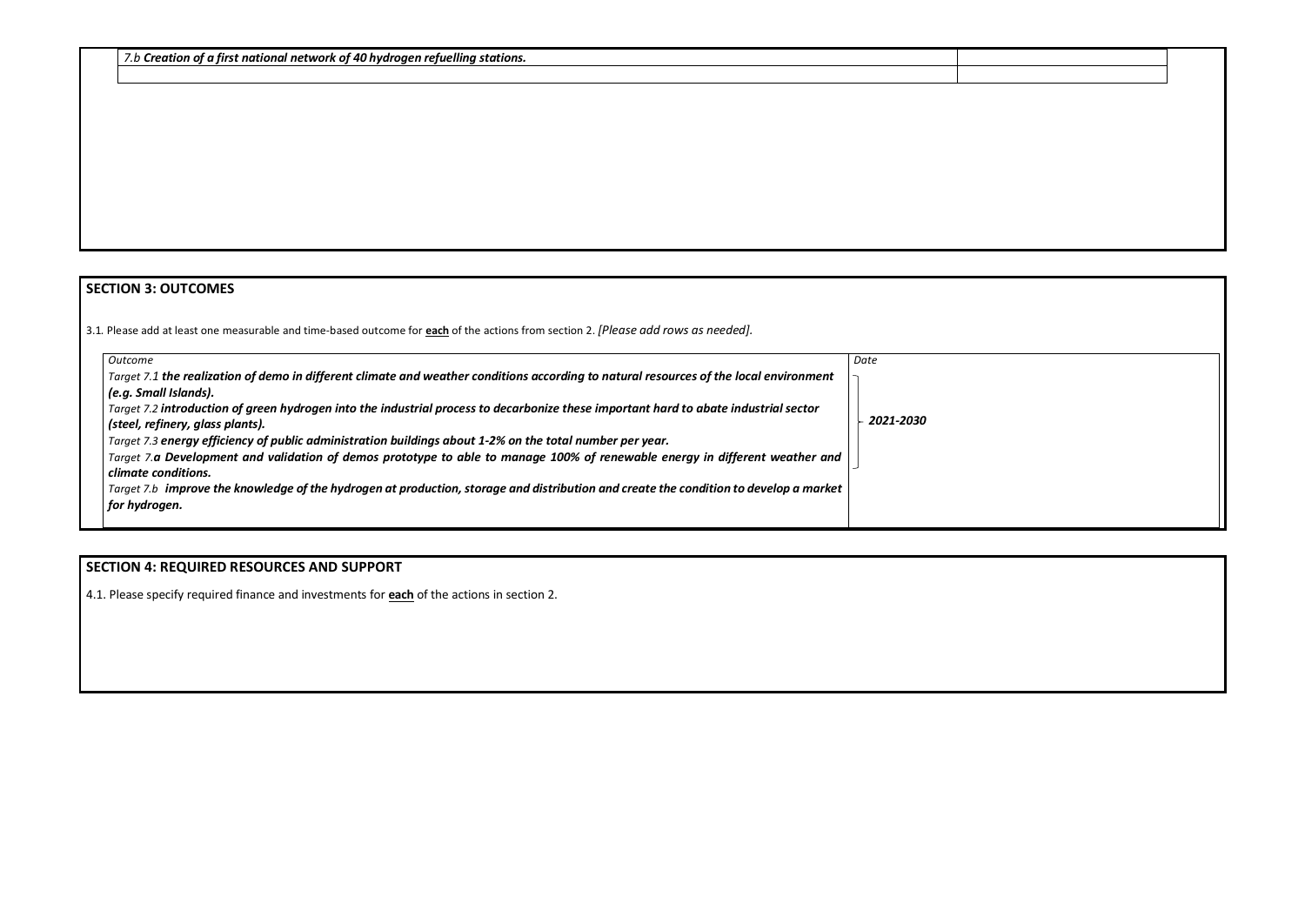

4.2. [For countries only] In case support is required for the actions in section 2, please select from below and describe the required support and specify for which action.

*[Examples of support for Member States could include: Access to low-cost affordable debt through strategic de-risking instruments, capacity building in data collection; development of integrated energy plans and energy transition pathways; technical assistance, etc.]*

*The Superbonus beneficiary can decide to exercise the option of the discount on the invoice: the company or companies that carried out the work apply a discount of up to 100% of the value of the invoice and the citizen thus carries out the work without any monetary outlay. In this way, the company will be granting a tax credit expenses incurred in 2022). This measure creates a virtuous market mechanism that offers benefits to all those involved: the citizen can renovate the house for free, reduce the cost of bills and enhance their real estate assets; the company can increase its turnover thanks to the greater volume of work; the state can turn housing into more efficient and* 

| $\boxtimes$ Financing               | Description<br>According to the Budget Law 2019 110% Superbonus for restructuring residential building (tax measure).<br>The Superbonus beneficiary can decide to exercise the option of the discount on the invoice: the company or companies that carried out ti<br>up to 100% of the value of the invoice and the citizen thus carries out the work without any monetary outlay. In this way, the company w<br>equal to 110% of the amount of the discount applied, to be used always in annual installments of the same amount as five (or in four for<br>This measure creates a virtuous market mechanism that offers benefits to all those involved: the citizen can renovate the house for free, i<br>enhance their real estate assets; the company can increase its turnover thanks to the greater volume of work; the state can turn housing<br>safer and support the employment and income increase. |
|-------------------------------------|----------------------------------------------------------------------------------------------------------------------------------------------------------------------------------------------------------------------------------------------------------------------------------------------------------------------------------------------------------------------------------------------------------------------------------------------------------------------------------------------------------------------------------------------------------------------------------------------------------------------------------------------------------------------------------------------------------------------------------------------------------------------------------------------------------------------------------------------------------------------------------------------------------------|
| $\Box$ In-Kind contribution         | Description                                                                                                                                                                                                                                                                                                                                                                                                                                                                                                                                                                                                                                                                                                                                                                                                                                                                                                    |
| <b>Technical Support</b><br>$\perp$ | Description                                                                                                                                                                                                                                                                                                                                                                                                                                                                                                                                                                                                                                                                                                                                                                                                                                                                                                    |
| $\Box$ Other/Please specify         | Description                                                                                                                                                                                                                                                                                                                                                                                                                                                                                                                                                                                                                                                                                                                                                                                                                                                                                                    |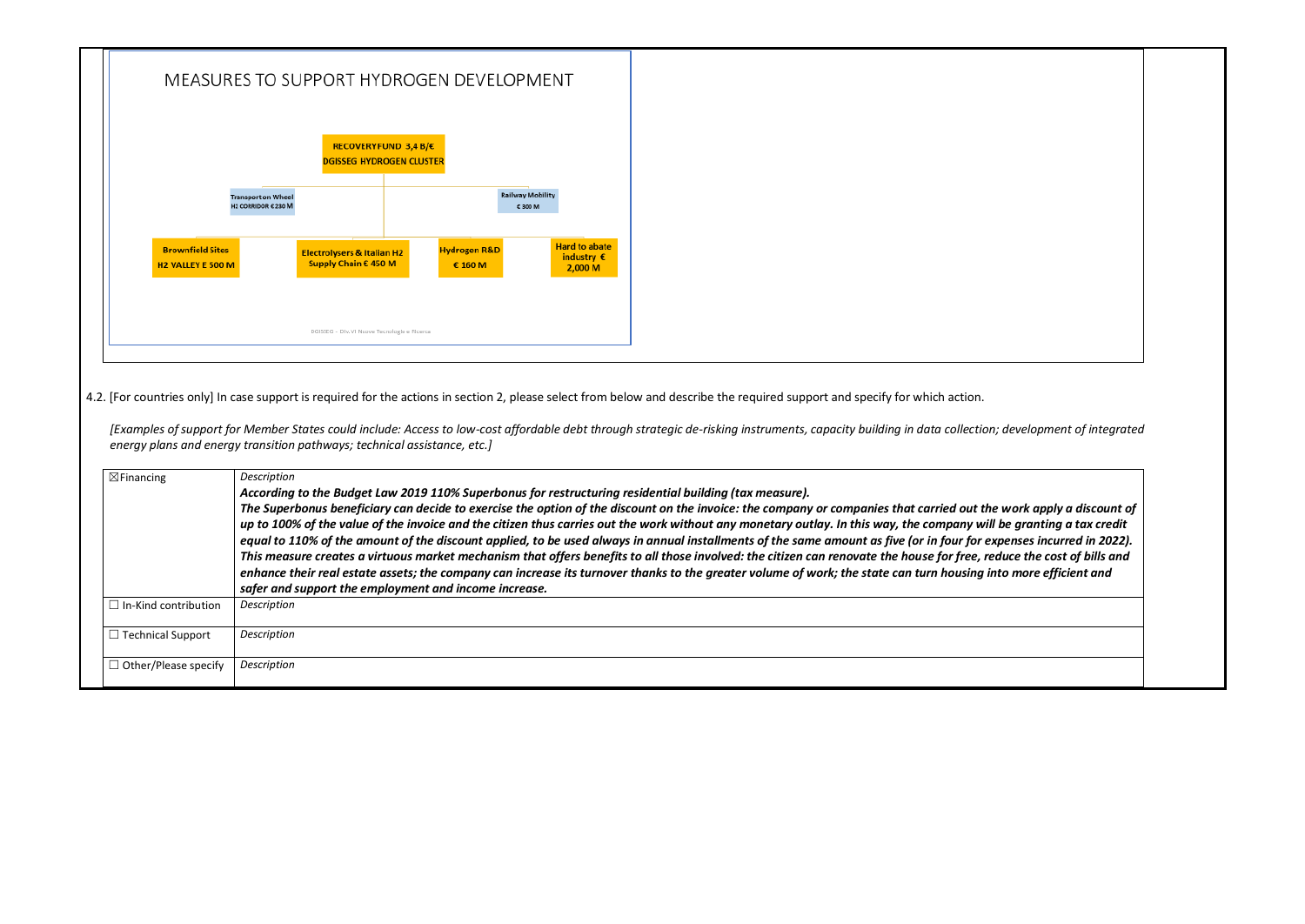#### **SECTION 5: IMPACT**

5.1. Countries planned for implementation including number of people potentially impacted.

*Italy country and Least developed countries at global level (10.000 permanent jobs and more than 200.000 temporary jobs-Boston Consulting).*

- 5.2. Alignment with the 2030 Agenda for Sustainable Development Please describe how **each** of the actions from section 2 impact advancing the SDGs by 2030. *[up to 500 words, please upload supporting strategy documents as needed]* 
	- *Hydrogen Valley - Reconversion of industrial areas, avoiding further use of agricultural areas, and a possible driver for the recovery of local economies, new and qualified jobs creation and widespread decarbonisation;*
	- *Road mobility –hydrogen refuelling stations aims to a progressively decarbonising heavy transport, including Local Public Transport (regional/municipal buses). (The project development is actually in charge of the Italian Ministry of Sustainable Infrastructure and Mobility);*
	- *Railway mobility - Hydrogen will drastically reduce emissions and pollutant in metropolitan centres;*
	- *Hard to abate industries- transition from methane to green hydrogen for the implementation of sustainable and innovative transformation projects of the industrial production cycle;*
	- *R&D of hydrogen technologies – to foster the efficiency of green hydrogen production through all the different phases and utilization and new business model including training of new professional figures;*
	- *Development of an electrolysers industrial chain - the production of green hydrogen leads to socio-economic impact and value in terms of new jobs and increasing social cohesion.*

5.3. Alignment with Paris Agreement and net-zero by 2050 - Please describe how each of the actions from section 2 align with the Paris Agreement and national NDCs (if applicable) and support the net-zero emissions by 2050. *[up to 500 words, please upload supporting strategy documents as needed]* 

*Hydrogen is uniquely positioned to contribute to the national environmental targets and to a more secure and reliable energy production. In particular, hydrogen can play a double role for the country: in the long run, up to 2050, hydrogen can help in the decarbonization effort together with other low carbon technologies, especially in hard-to-abate sectors (e.g., energy intensive manufacturing processes, aviation); in the shorter term, up to 2030, it will become progressively competitive in selected applications (e.g., chemicals, mobility, refining), enabling the development of a national hydrogen ecosystem, required to fully capture the hydrogen potential in the longer run. For the next decade, the government envisions the application of hydrogen in the transport sector, in particular in heavy transports (e.g. long-haul trucks), in railways, and in the industry, specifically in those segments in which hydrogen is already used as feedstock such as the chemical and oil refining sectors. In addition to that, hydrogen blending in the gas grid can be used to anticipate and stimulate the hydrogen market growth.*

#### **SECTION 6: MONITORING AND REPORTING**

6.1. Please describe how you intend to track the progress of the proposed outcomes in section 3. Please also describe if you intend to use other existing reporting frameworks to track progress on the proposed outcomes.

*All the projects will follow the procedures of monitoring and reporting according to the standard rules issued by the European Commission not only in terms of timing and milestone but also respecting the environment rules (DNSH-Do not Substantial Harm).*

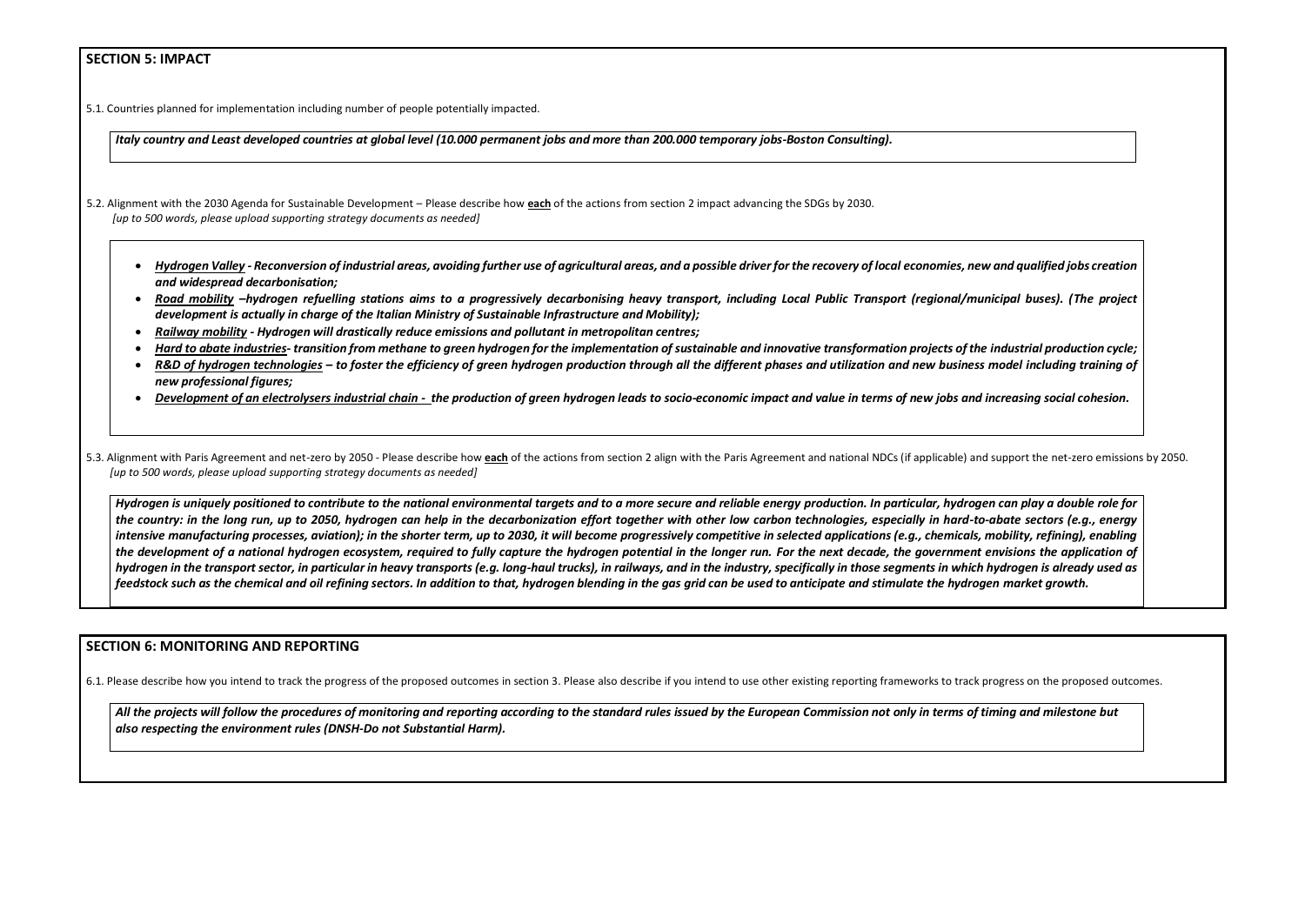| <b>SECTION 7: GUIDING PRINCIPLES CHECK LIST</b>                                                                                                                                                                                                                                                      |  |
|------------------------------------------------------------------------------------------------------------------------------------------------------------------------------------------------------------------------------------------------------------------------------------------------------|--|
| Please use the checklist below to validate that the proposed Energy Compact is aligned with the guiding principles.                                                                                                                                                                                  |  |
| I. Stepping up ambition and accelerating action - Increase contribution of and accelerate the implementation of the SDG7 targets in support of the 2030 Agenda for Sustainable Development for Paris Agreement                                                                                       |  |
| I. 1. Does the Energy Compact strengthen and/or add a target, commitment, policy, action related to SDG7 and its linkages to the other SDGs that results in a higher cumulative impact compared to existing frameworks?                                                                              |  |
| ⊠Yes □No                                                                                                                                                                                                                                                                                             |  |
| 1.2. Does the Energy Compact increase the geographical and/or sectoral coverage of SDG7 related efforts? $\boxtimes$ Yes $\Box$ No                                                                                                                                                                   |  |
| I.3. Does the Energy Compact consider inclusion of key priority issues towards achieving SDG7 by 2030 and the net-zero emission goal of the Paris Agreement by 2050 - as defied by latest global analysis and data including t<br>outcome of the Technical Working Groups? $\boxtimes$ Yes $\Box$ No |  |
| II. Alignment with the 2030 agenda on Sustainable Development Goals - Ensure coherence and alignment with SDG implementation plans and strategies by 2030 as well as national development plans and priorities.                                                                                      |  |
| II.1. Has the Energy Compact considered enabling actions of SDG7 to reach the other sustainable development goals by 2030? $\boxtimes$ Yes $\Box$ No                                                                                                                                                 |  |
| II.2. Does the Energy Compact align with national, sectoral, and/or sub-national sustainable development strategies/plans, including SDG implementation plans/roadmaps? $\boxtimes$ Yes $\Box$ No                                                                                                    |  |
| II.3. Has the Energy Compact considered a timeframe in line with the Decade of Action? $\boxtimes$ Yes $\Box$ No                                                                                                                                                                                     |  |
| III. Alignment with Paris Agreement and net-zero by 2050 - Ensure coherence and alignment with the Nationally Determined Contributions, long term net zero emission strategies.                                                                                                                      |  |
| III.1. Has the Energy Compact considered a timeframe in line with the net-zero goal of the Paris Agreement by 2050? $\boxtimes$ Yes $\Box$ No                                                                                                                                                        |  |
| III.2. Has the Energy Compact considered energy-related targets and information in the updated/enhanced NDCs? $\boxtimes$ Yes $\Box$ No                                                                                                                                                              |  |
| III.3. Has the Energy Compact considered alignment with reaching the net-zero emissions goal set by many countries by 2050? $\Box$ Yes $\Box$ No                                                                                                                                                     |  |
| IV. Leaving no one behind, strengthening inclusion, interlinkages, and synergies - Enabling the achievement of SDGs and just transition by reflecting interlinkages with other SDGs.                                                                                                                 |  |
| IV.1. Does the Energy Compact include socio-economic impacts of measures being considered? $\boxtimes$ Yes $\Box$ No                                                                                                                                                                                 |  |
| IV.2. Does the Energy Compact identify steps towards an inclusive, just energy transition? $\boxtimes$ Yes $\Box$ No                                                                                                                                                                                 |  |
| IV.3. Does the Energy Compact consider measures that address the needs of the most vulnerable groups (e.g. those impacted the most by energy transitions, lack of energy access)? $\boxtimes$ Yes $\Box$ No                                                                                          |  |
| V. Feasibility and Robustness - Commitments and measures are technically sound, feasible, and verifiable based a set of objectives with specific performance indicators, baselines, targets and data sources as needed.                                                                              |  |
| V.1. Is the information included in the Energy Compact based on updated quality data and sectoral assessments, with clear and transparent methodologies related to the proposed measures? $\boxtimes$ Yes $\Box$ No                                                                                  |  |
| V.2. Has the Energy Compact considered inclusion of a set of SMART (specific, measurable, achievable, resource-based and time based) objectives? ⊠Yes □No                                                                                                                                            |  |
| V.3. Has the Energy Compact considered issues related to means of implementation to ensure feasibility of measures proposed (e.g. cost and financing strategy, technical assistant needs and partnerships, policy and regulato                                                                       |  |

## **SECTION 8: ENERGY COMPACT GENERAL INFORMATION**

#### 8.1. Title/name of the Energy Compact

#### *Italian Green Hydrogen Compact*

*gaps, data and technology)?* ⊠Yes □No

8.2. Lead entity name (for joint Energy Compacts please list all parties and include, in parenthesis, its entity type, using entity type from below)

#### *Ministry for Ecological Transition*

8.3. Lead entity type

| overnmental Organization |  |
|--------------------------|--|